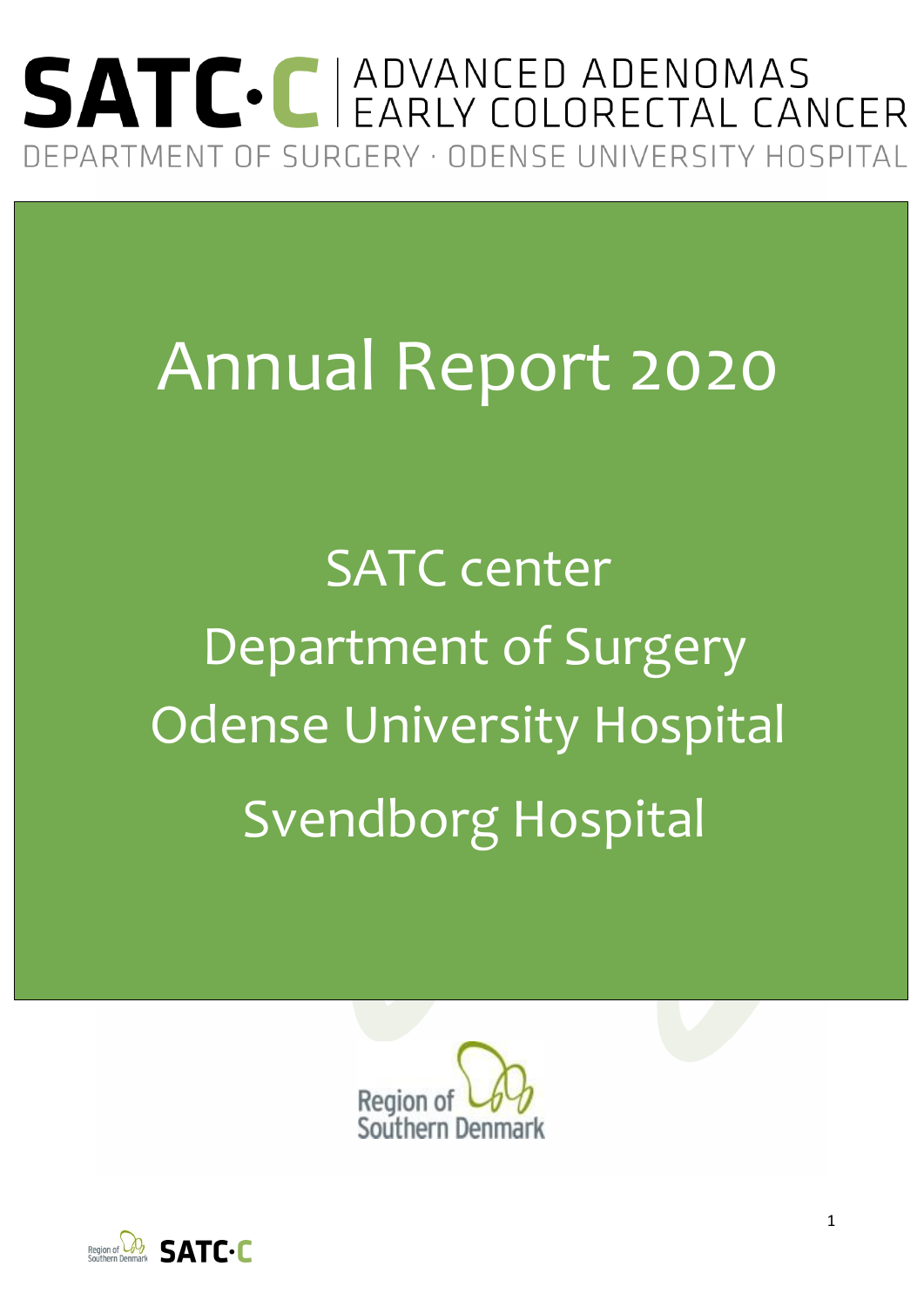#### Table of contents



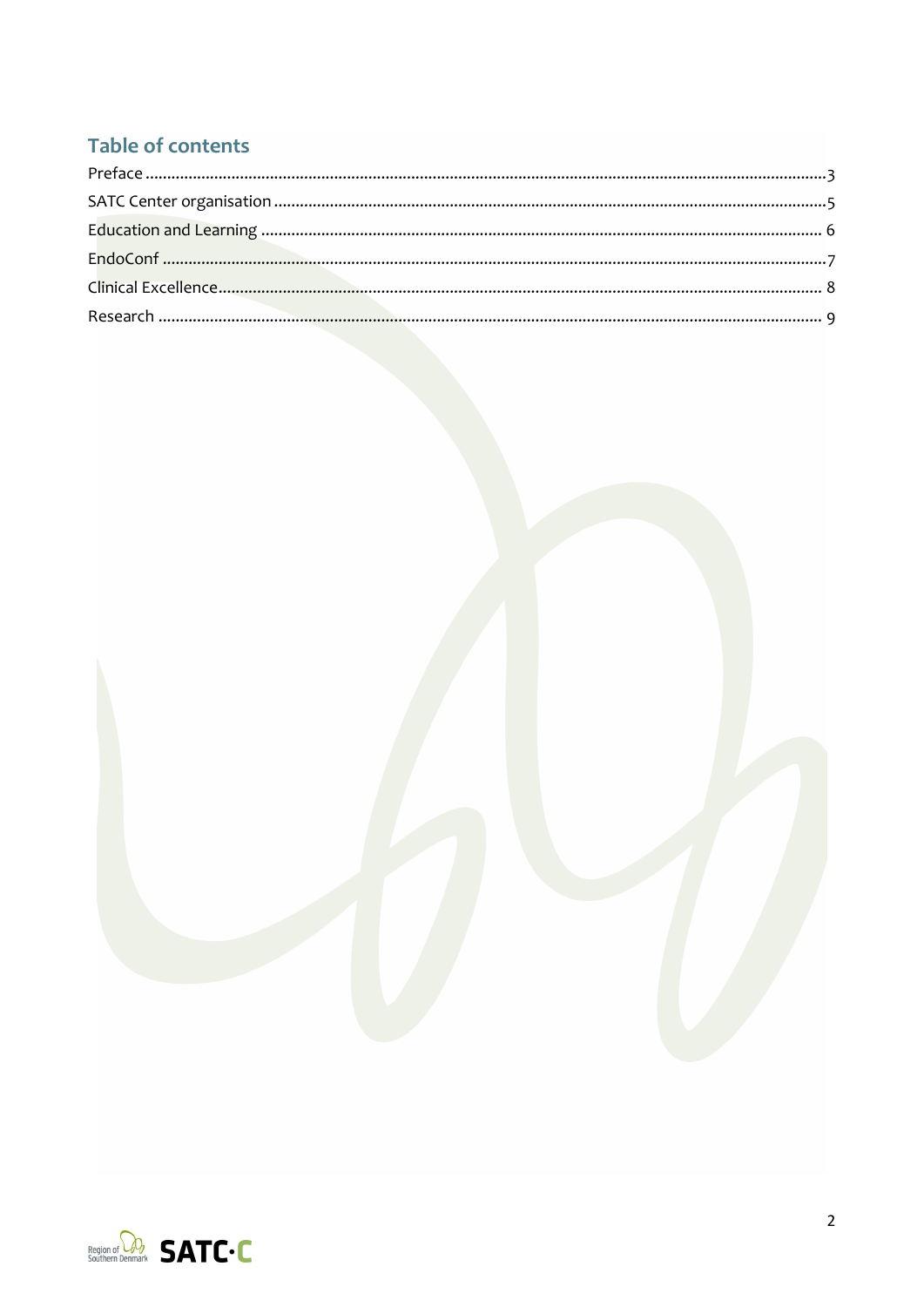### Preface

The SATC Center (SATCC) is embedded in the unit for Neoplastic Colorectal Research, Department of Surgery, Odense University hospital, Svendborg Hospital. It is now running on its  $7<sup>th</sup>$  year and has achieved national as well as international recognition in all three tracks of activity. The year 2020 has, in all aspects, been atypical and almost all our courses and symposia's were cancelled due to the Covid-19 situation.



#### Teaching and Education:

Our resources were reallocated from March 2020 to prepare the regional colonoscopy courses suggested by the RSD Steering Group for Cancer Screening as part of the national health authority's efforts to improve colonoscopy quality in screening.

In collaboration with the regional specialist counsel, 3 courses were defined. One for young doctors new to colonoscopy practice (about 50 procedures), one for experienced specialists and one train-the trainee course. These courses have now been planned into details and are ready to be launched as soon as the Covid-19 situation allows.

Further engagement in a Scandinavian cooperatative activity together with Malmø and Goteborg awaits decreasing Covid 19 riscs . Especially fields of ESD (endoscopic submucosal dissection) and co-working on symposias / courses has been issues of interest. Visiting each others departments is expected to be carried out as soon as this kind of activity becomes safe.

#### Research:

Our research Unit has been appointed as a Center of Excellence by the RSD further increasing the research activity of the SATCC. We expect to appoint one professor more in 2021 to ensure the further growth and development. A second post.doc. has been employed also during 2020 and we are employing 2 new Ph.D. students in 2021. The Covid-19 situation has prevented more clinical studies to be initiated but the activity has been reallocated into registry-based studies, meta-analysis and systematic reviews thereby matching last year's record of 26 published papers. The impact of the journals used has increased significantly.

Development:

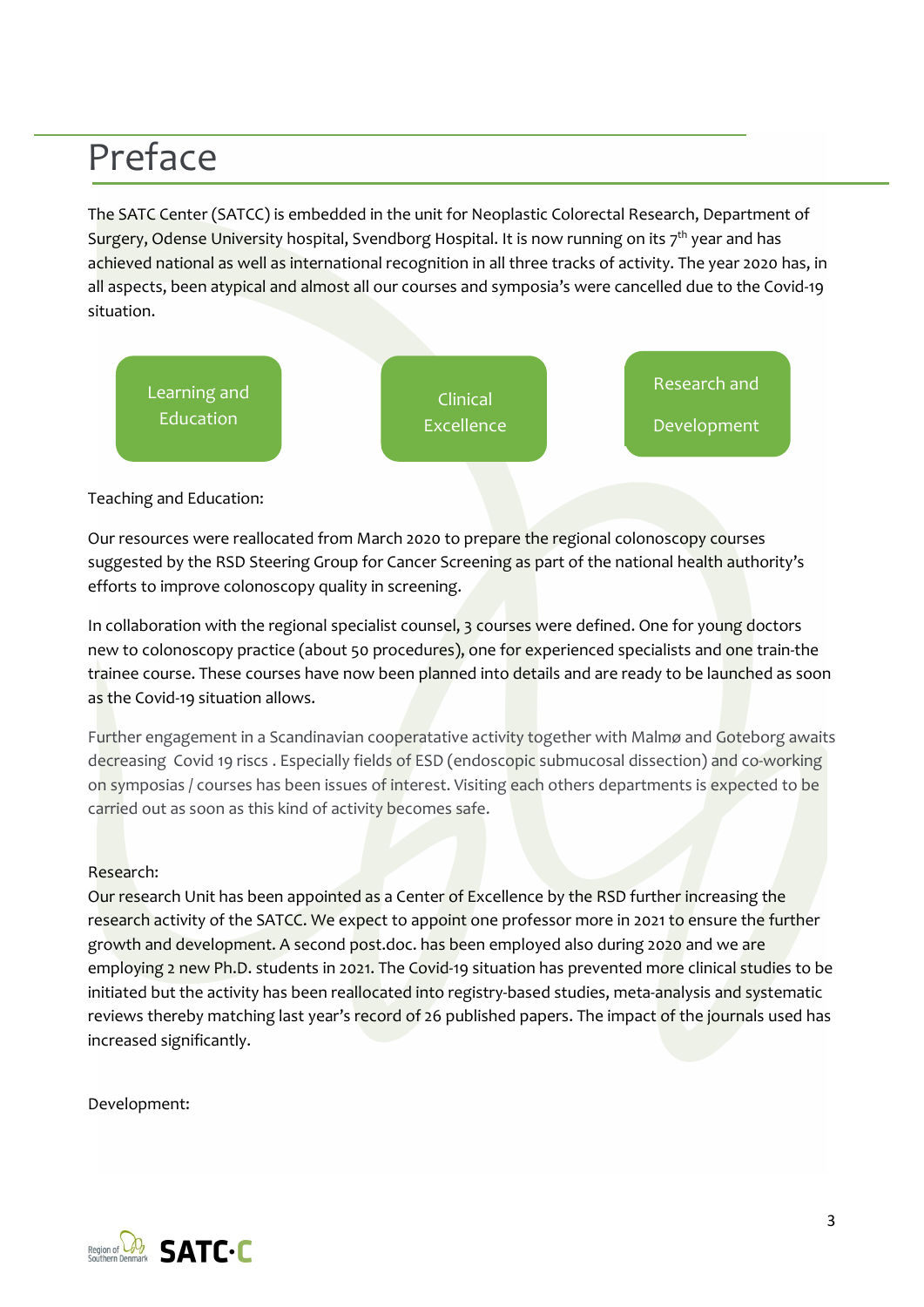The development of technological aids to teaching and training has been ongoing for 3 years and the "EndoConf" system allowing for real time consultations between hospitals during the endoscopy has now been tested internally between the Hospitals in Nyborg, Odense and Svendborg. As described later, there has been quite a few challenges in transmitting high quality pictures and in minimizing, the time from contact to conference is ongoing. Most challenges have been met – only safe and secure communication across the hospital firewall to private practicing endoscopists has proven to be insolvable. The EndoConf system is now about to be used in hospitals outside OUH – in Esbjerg.

#### Clinical Excellence:

Database hosting is a natural element of continuous quality improvement of clinical activity and significant efforts were invested in the updating of the EMR - ESD and TEM Database. The aim is to include new parameters necessary for further advancement and updating of the quality of our clinical activity. A quality assessment of the EndocConf system has indicated that running this for one year in clinical routine has already added to the competences of the corps of endoscopist. The daily Endoconf consultations for discussion of treatment allocation has diminished by more than 50% since the introduction of EndoConf. The platform therefore does not only increase the level of knowledge and practical skills, but also saves time and need for repeat procedures.

All courses has been revised and updated and emphasis has been on the skills of endoscopist at all levels.

### SATC Center Organisation

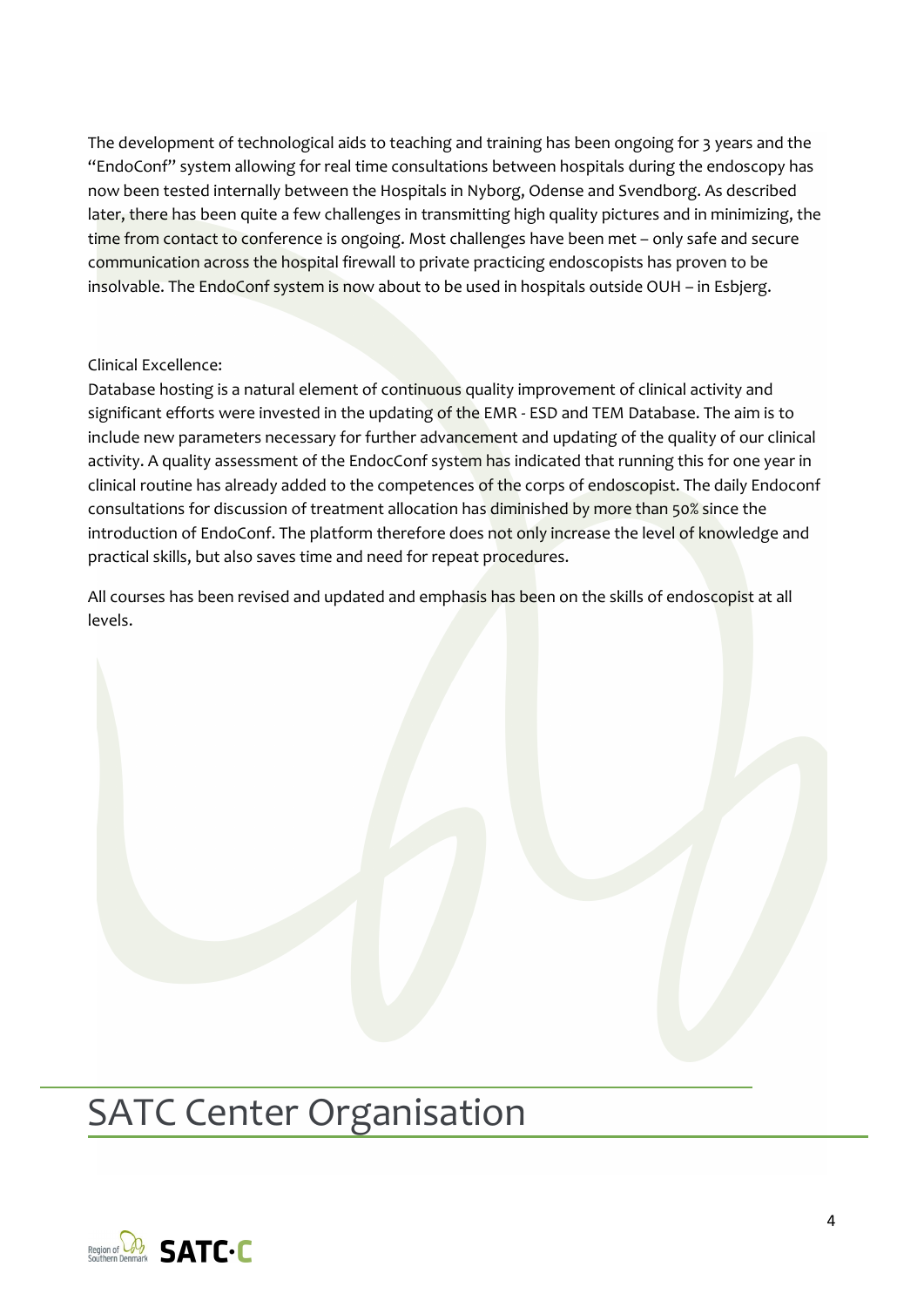SATCC is located in the House of Research (Forskningens Hus), Department of Surgery, OUH Svendborg Hospital, Baagøes Allé 15, entrance 41, 5700 Svendborg, Denmark.

#### **Department of Surgery Management**

Executive Consultant Claus Christian Vinther

Head Nurse Susanne Barren

#### **SATCC Secretariat**

Consultant Niels Buch, Head of Centre in area of clinical development / courses

Professor Gunnar Baatrup, Director of Research

Education Secretary and Responsible for Communication Lene von Fintel Sostack

Staff Doctor Anders Høgh

Staff Doctor Issam Al-Najami

Staff Doctor Thomas Bjørsum-Meyer

Project Nurse Anja Wulle

Project Nurse Christina Petersen

Student Assistant Mie Kruse Wollesen

Student Assistant Anne-Line Volden Havshøi

Student Assistant Mikkel Vildmand

External Advisor Søren Meisner

#### Regional Working Group

A regional working group, consisting of specialist doctors from each of the specialist units in the region's other hospitals, has been formed. The working group's task is to pave the way for regional prioritisation and coordination of the centre's activities, including the preparation of education programmes/concepts.

Executive Consultant Claus Christian Vinther heads the working group, which is assisted by the secretariat.

#### Advisory Board

Additionally, the centre has an Advisory Board, which provides advice and sparring on visions, strategies, and professional matters within the core area. Members of the Advisory Board:

Claus Duedal Pedersen, Chief Consultant, Dept. of Clinical Development, OUH University Hospital, Svendborg Hospital.

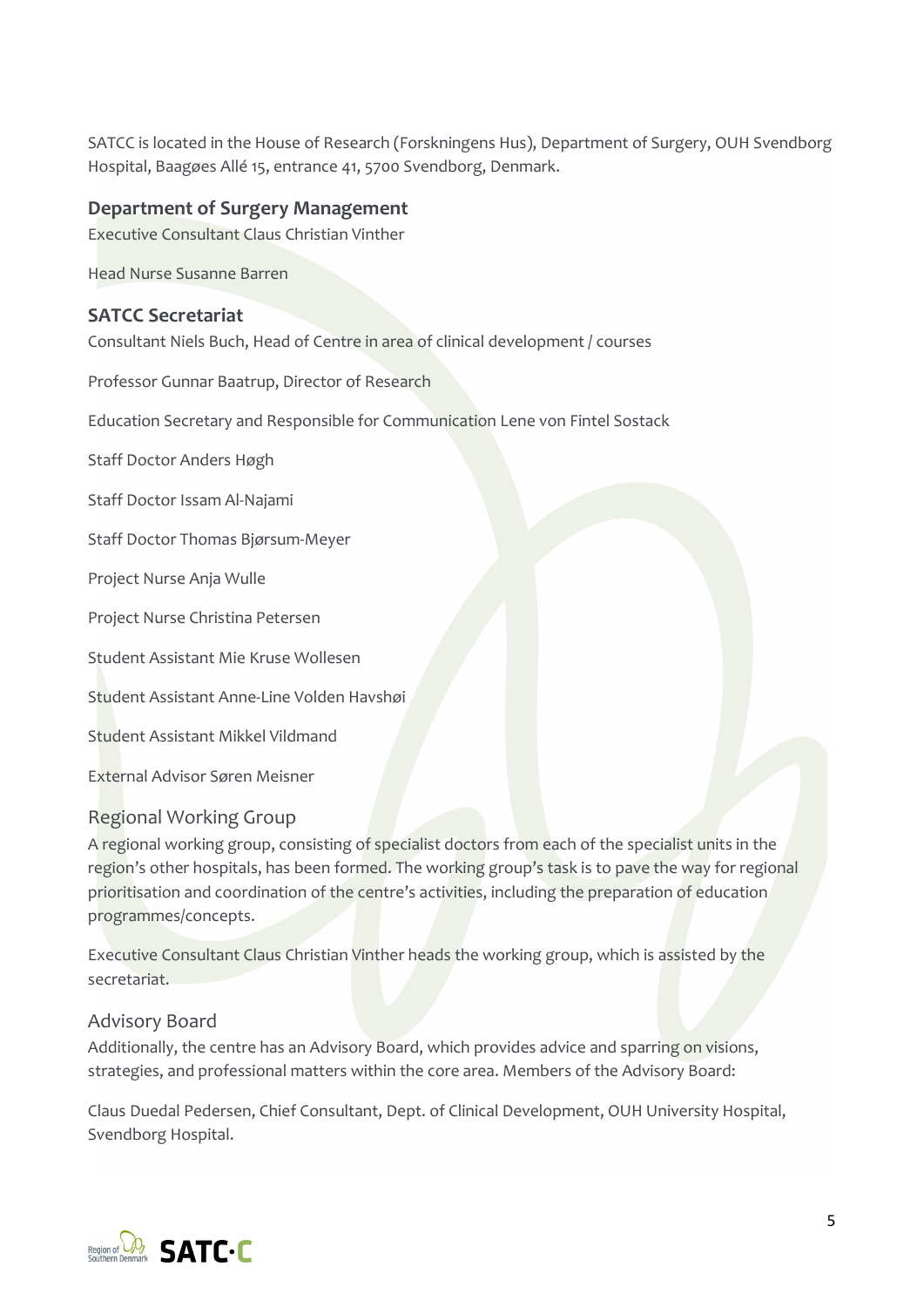Birger Endreseth, Trondheim, Surgical Clinic, St. Olav's Hospital, Norway.

Deidre Mc Namara, Associate Professor, Head of dept. Clinical Medicine, Tallaght Hospital,Trinity College Dublin.

Professor Regina Beets-Tan, Dept. of Radiology, The Netherlands Cancer Institute, Amsterdam.

### Activity 1: SATCC Education and Learning

2020 was a very different year. COVID19 has had a huge effect on our normal educational output.

The lack of personal direct communication cannot be fully compensated by digital meetings and mails. The exchange of ideas and inspiration talking to foreign collegues outside the presentation hall on congresses is evidently missing. As well as the complete stop for courses since March, the aspect of education is reduced to a minimum. Digital meetings, courses and congresses is now appearing from everywhere and the SATC C is considering and working on this modality.

We usually have 4-5 courses as well as a symposium, but ufortunately this year the pandemic and restrictions came to cancellation of all except 1 course was able to run before corona lockdown - "Endoscopic Resection of Colorectal Neoplasia-Module 1: The Fundamentals" where endoscopists from home and abroad shared a day full of theory, but also hands on workshops.

We have looked into online alternatives, but our courses are primarily build on hands on teaching which is difficult online. We hope that 2021 will be the year where we again can host all of our activities.

We have already planned a symposium on AI. The symposium is an International, Multidisciplinary Meeting and Work Shop on medical and technological aspects of camera capsule technology.

The aim is to gather gastroenterologists, surgeons and other with interest in advanced GI diagnostics and early intervention and they will meet engineers dedicated to camera capsule technology hardware and software. Future clinical demands and technical inventions and developments will be discussed. Focus will be on robotic hardware and especially artificial intelligence in picture analysis as well as clinical aspects of colorectal cancer diagnostics, inflammatory bowel disease and other intestinal condition.

#### Fellowships

A new field of education is offered doctors from and outside the region in terms of fellowships for a short period of time. The key interest placed in performing TRUS (trans rectal ultrasonography) and endoscopic macroscopic examination of polyps and early cancers sing different advanced types of light, colouring and other diagnostic tools. How to choose the best possibly treatment from the existing, large variety of methods, by far most of them used in our department. This possibility was offered till late November, but stopped due to increased Covid19 risc. New fellows are scheduled, and signed up to March depending on level of the pandemic.

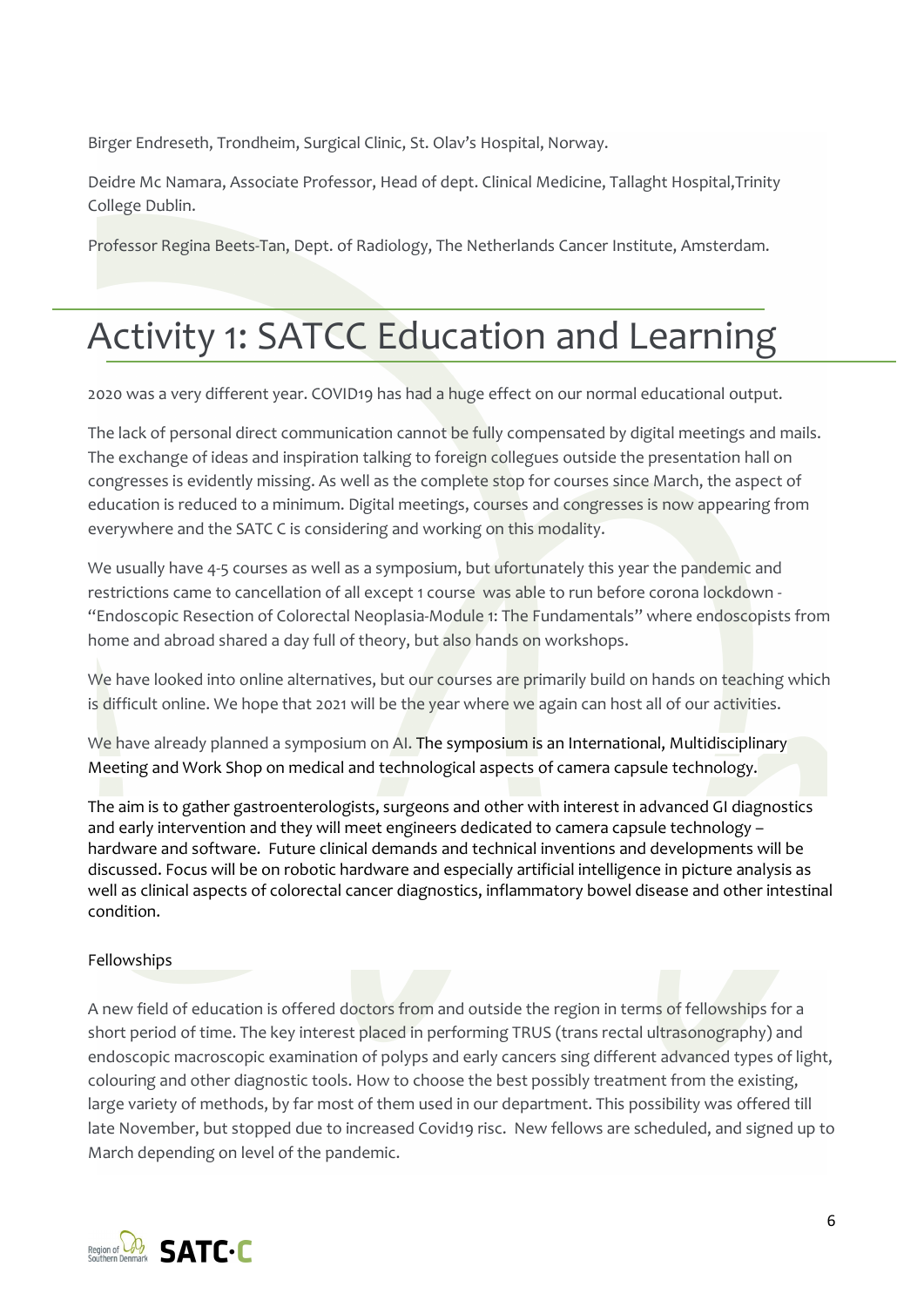### Activity 2: EndoConf

EndoConf is a real-time audio-video-link system between the primary endoscopist in the endoscopy room and an expert endoscopist on duty. The expert will receive the EndoConf call on a mobile tablet, enabling the expert to be 'on call', during a normal workday.

The system was invented by the SATCC and developed in collaboration with the medico-technique department at OUH

The audio-video-link carries an audio signal, a video signal from the endoscopy room, and a video signal from the endoscope. Thus, the system enables a live mini-conference between the endoscopist from any of the endoscopy units in the Region of Southern Denmark and an expert endoscopist at Surgical Department A, Odense University Hospital.

On Funen the system is used daily between two of three hospitals. As well the patients, the endoscopist and the medical staff express satisfaction, and concretely after a mini-conference there's a higher confidence in strategy planning of the treatment of pathological findings.

We want to present the opportunity that the system, can assist education of the endoscopist in diagnostic colonoscopy and simple polypectomy.

The deployment of the system to the endoscopy units across the Region of Southern Denmark is planned primo January 2021, where the system will be introduced to Surgical department, Sydvestjysk Sygehus. The introduction is postponed due to the Covid19 pandemic.

We have experience with usage of the system on daily basis since September 2019. In the same period the usage of the Electronic Patient Journal system of photo- and video documenting the endoscopic procedures where addressed in our department.

Hence, there was a great focus on the correct visitation of large colorectal polyps. And the documentation of the procedure, either by using the EndoConf system, or by using the photo and video documenting system. (Endobase, Olympus)

he first 10 weeks we recorded data of all the procedures, where EndoConf were used. We are in progress of presenting these data as well as presenting the introduction of a new supervision tool in the endoscopy room.

The data where; endoscopy room number, the doctor and the result of the conference

This merely to have a knowledge to identify any systematically IT-difficulties needed a solution, before implementation of the system throughout the Region of Southern Denmark.

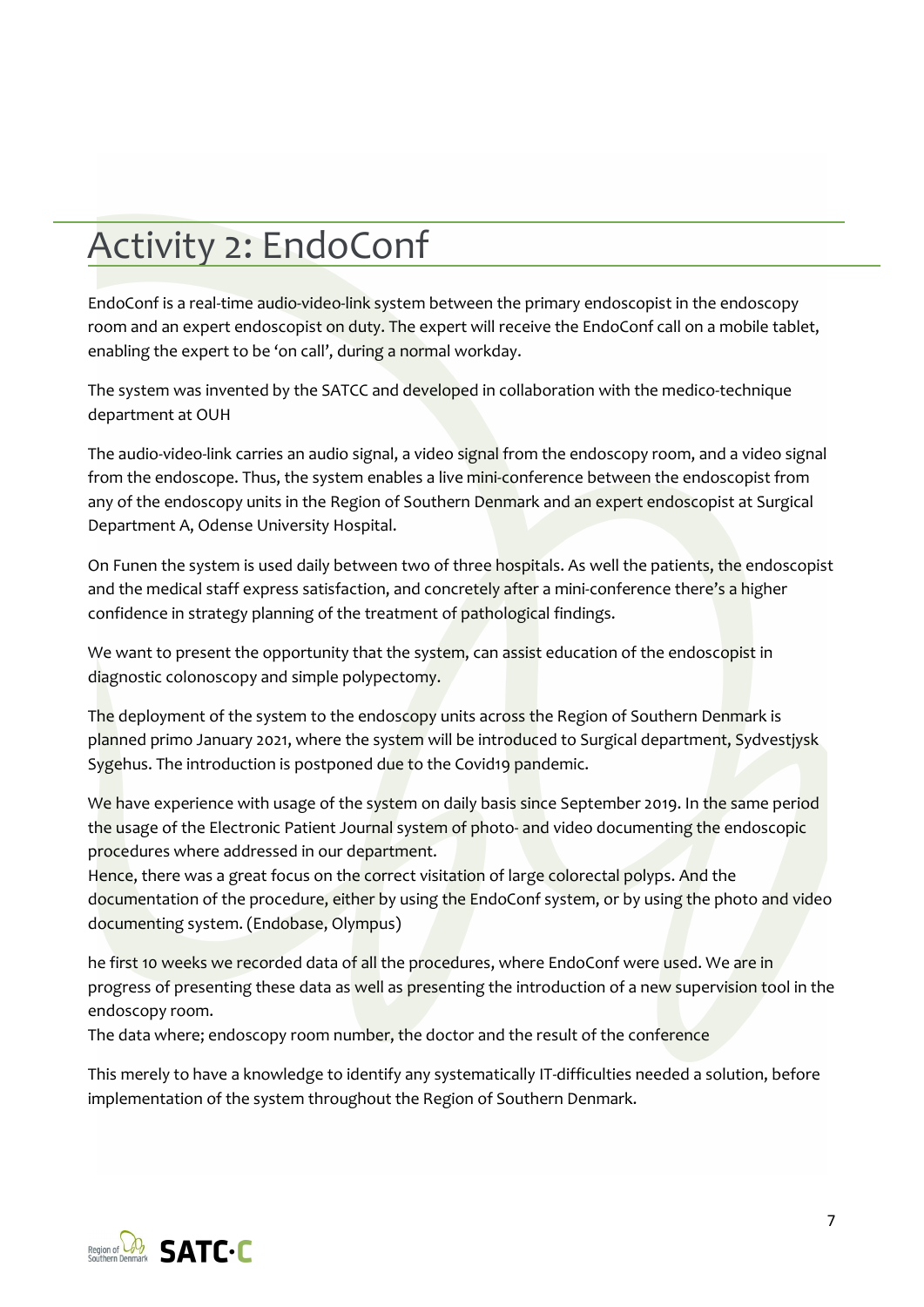Due to the Covid19 pandemic, we could not address the IT-challenges of communicating with vulnerable data through the firewall of the Region of Southern Denmark's Network. Preventing us from finding a solution to connect the private endoscopists and our regional expert center.

We are ready to implement the system in other departments, to have inputs from other users, and learn what great opportunities is incooperated in this EndoConf system.

We believe it is a turning point within educating the endoscopists with specific procedures. An excellent way to have supervision to endoscopic nurses.

A quick and precise solution to the difficult situation, where the endoscopist needs expert advice. Endoscopy beginners attend theoretical courses, work under supervision until they reach a certain level of competence in diagnostic colonoscopy. The further development from there is, due to lack of human resources, often left to trial-and-error methods and this system might ease the transition from supervised to independent practice.

Thus the EndoConf system provides solutions that will secure the patients from undergoing unnecessary endoscopic procedures. At the same time secure the avoidance of any hazardous attempt of polypectomy, when it should be referred to expert tertiary center.

### Activity 4: SATCC Clinical Excellence

eFTR: Endoscopic Full Thickness Resection is a method for endoscopically treatment of recurrence or residual tissue after polypectomia, after non radical excision of T1 (T2) polypcancers and for small polyps when macroscopically or ultrasonographic evaluation are uncertain but obviously not more than T1 lesions. Former the endoscopic treatment of these conditions was only possibly In the rectum by TEM. A large clip is placed around and beneath the specimen and kept closed for healing after resection (sling) of the specimen. Our team has performed a high number of eFTR s and in 2020 joined a paper about this method together with University Hosp Sjaelland (Køge) and additionally now sent in a paper for publication of our own results. The method has been introduced to Esbjerg Surgical dept by a demonstration visit on request.

ESD : Endoscopic Submucosal Dissection has been used for a limited period of time in scandinavia and Europe. High pressure Injection of lifting fluid under a polyp followed by current dissection with an endoscopic needle ensures a complete resection of a large polyp (ie 25-80 mm) In one piece. Now in 2020 used on weekly basis 1-3 times in our team. Furthermore, we have improved the method using different aiding tools for better visualization and thereby faster and more safe resection. Handing in a video/paper for publication about this, is in progress.

#### Testing Equipment

Olympus /GI Gineous Medtronics : AI, Artificial Intelligence combined with endoscopic examination have been tested for three weeks in our department. The equipment adds a highlight function pointing out areas of interest/ possible polypoid tissue/ cancer In the colonic lumen. Some beneficial features was

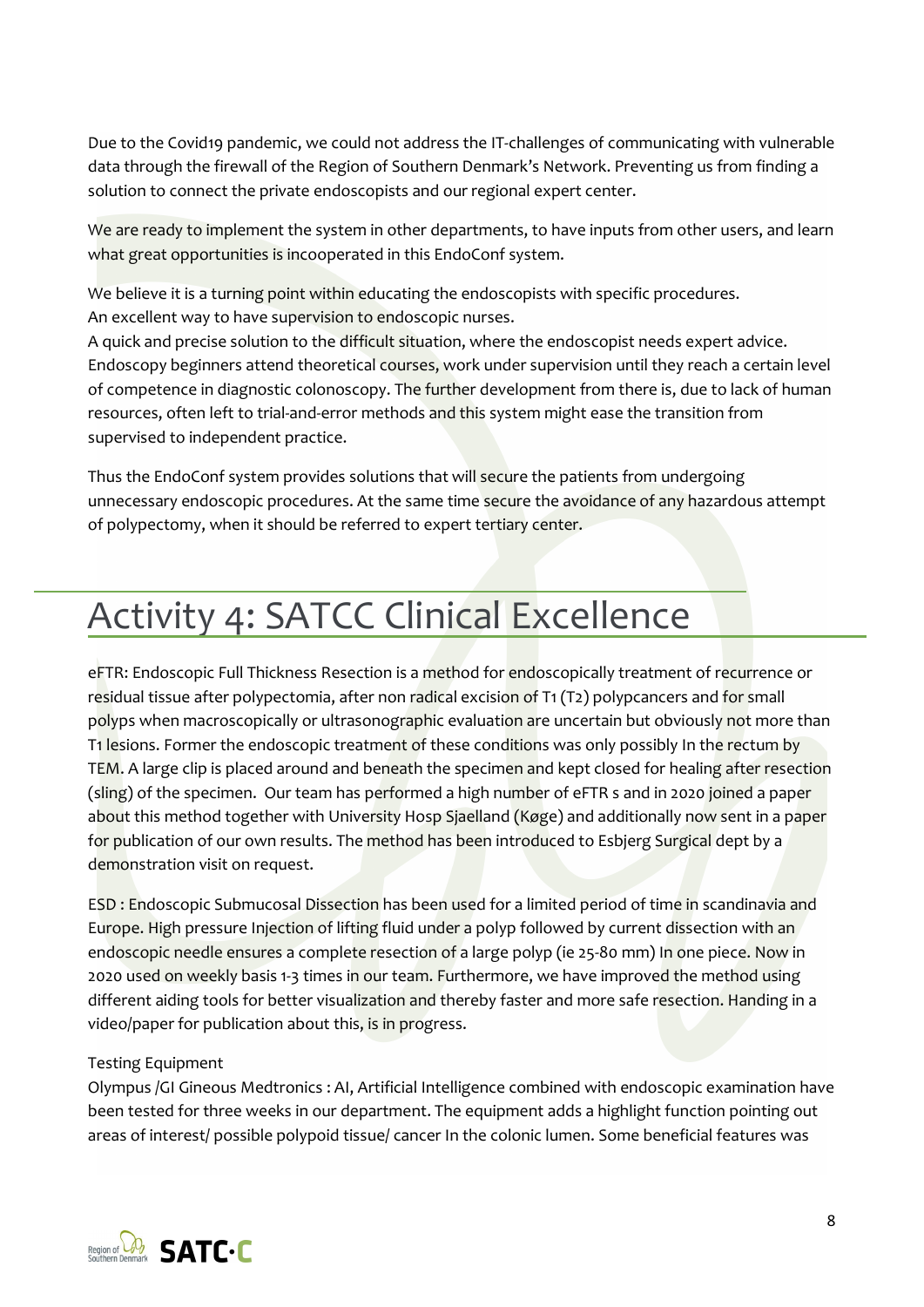noticed , especially for less experienced colonoscopists, but also obvious deficits ie extremely noisy performance. A new and improved model will be tested in 2021

Various types of Endoscopic slings, biopsy forceps, ESD equipment and new Olympus Endoscope have been tested.

### Activity 5: SATCC Research

The appointment as a center of excellence in "Clinical Implementation in Camera Capsule Technology" was effected in January 2020. It was the third appointment in 7 years and came on top of "The national Reference Center for Early Colorectal Neoplasia" in 2015 granted by the Danish Cancer Society and the "SATCC" donated by the Region of Health care of Southern Denmark in 2017. The research focus has gradually shifted more and more into prevention, endoscopic intervention and diagnostics. We feel that this is where it still is possible to improve statistics on colorectal cancer outcome. Internationally nonsurgical treatment is becoming an integral part of CRC treatment in an increasing number of patients and in more and more advanced disease. Even though this might be bad news in the surgical department, the patient's perspectives drive the research.

The Covid19 situation has had a great impact on the clinical trial activity. The major CCE2015 trial of camera capsule technology in screening was delayed by 6 months, but finally started patient inclusion in August 2020 and is now running for the next 18 months occupying a large proportion of the work capacity in the unit. An interim analysis was conducted in December and showed that the trial is doing well.

The international STAR-TReC trial was doing well in the trial phase 2 and inclusion of patients were exceeding all expectations in all contributing countries. Two important publications were published on the study, and the next is being negotiated with the New Eng. J. Med. The patient inclusion was, however stopped in our unit by the management and the section head of the colorectal section. Issam Al-Najami is still member of the protocol group and report fine progress in the phase 3. New countries such as Belgium and Sweden is joining the study in 2021.

The research in chemo-prevention against colorectal cancer had a set-back because we did not get the funding necessary in 2020. Minor trials and experiments are still being performed, but the decisive clinical trial is still pending, waiting for sufficient funding.

The collaboration with the engineers at the Maersk McKinney Møller institute at SDU led to more publications and several interesting Artificial Intelligence algorithms that is now in the process of validation. The hardware development is also progressing, and a new camera capsule with on-board intelligence was successfully tested in a pig. The unit has launched a very ambitious database on camera capsule investigations employing 4 medical students just to feed the database with clinical data and pictures.

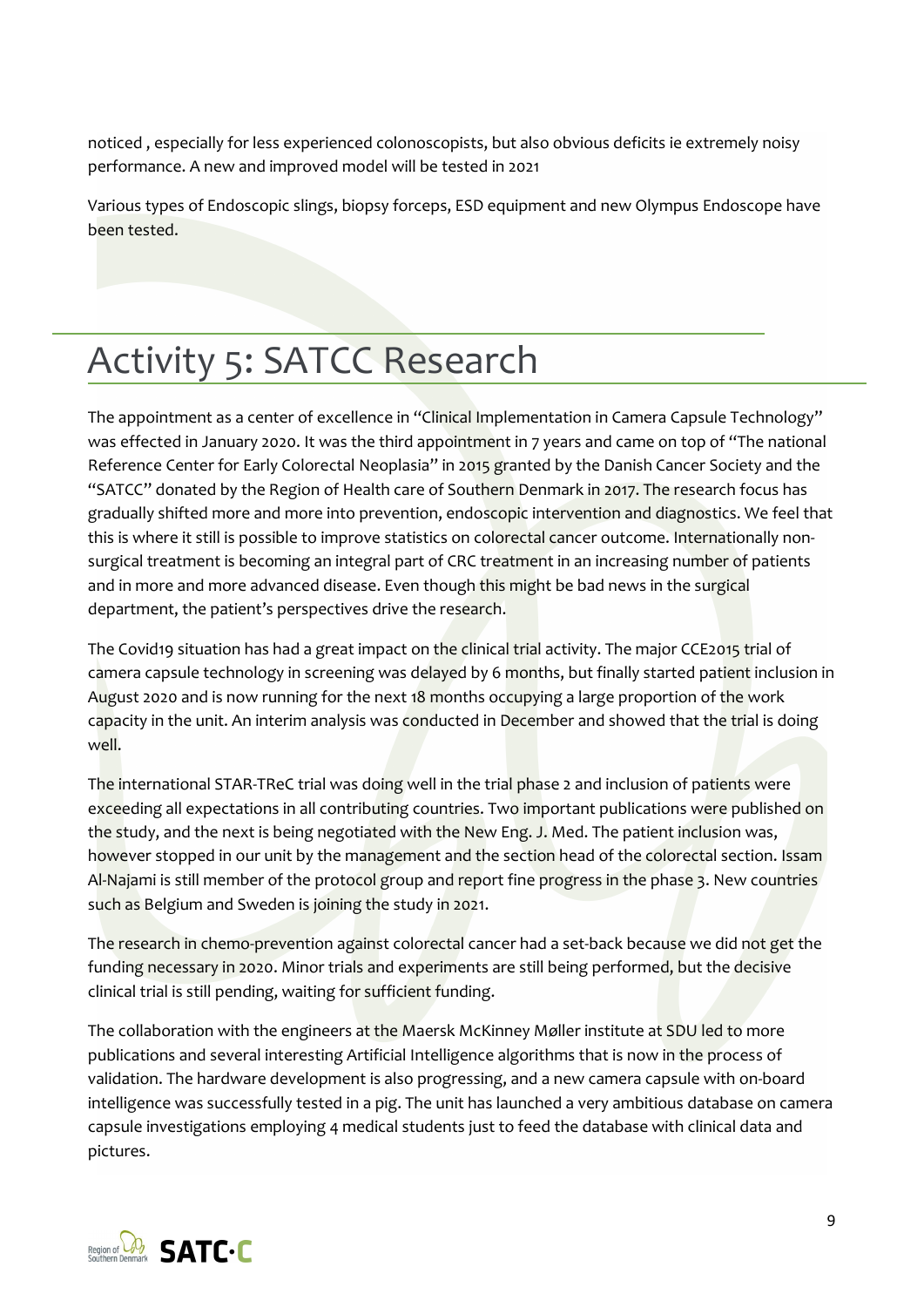A major collaboration with Sundhed.dk on creating a safe and approved sky-based hosting of camera capsule videos and for the analytical processes succeeded in early summer. After investing more than 2 mio. dkk., the sky function is now up running. It is now being used for data transference between patients, patient files and doctors. Data now flow freely between the OPEN database we created last year, patient receivers, EPJ and doctors. The report is available to the patients in Sundhed.dk also.

The long lasting collaboration with our Scottish friends in Camera Capsule Technology has been strengthened and led to more protocols and to joint use of CCE videos for artificial intelligence algorithm production and validation.

Protocols for more important and ambitious studies, both local, national and international have been prepared on colorectal cancer prevention, camera capsule technology, Dual Energy CT staging of rectal cancer and more. The international network is growing and more publications than ever has been produced in international collaborations. Both postdocs and ph.d´s have been aboard for up to 12 months for research collaborations and they came back with high ambitions and new ideas.

#### **Publications from SATCC in 2020:**

The thoroughly revised second edition of the book: "Multidisciplinary Treatment of Colorectal Cancer" was published with Editor Gunnar Baatrup by the Springer Verlag. It contains multiple chapters from our unit, associate professors and collaboration partners.

More articles in Danish was published in "Medicotechnik", "Videnskab", "Ugeskrift for Læger" and news papers.

Original Pub-Med registered papers:

[Local excision after polypectomy for rectal polyp cancer: when is it worthwhile?](https://pubmed.ncbi.nlm.nih.gov/33306264/)

Jones HJS, Al-Najami I, **Baatrup G**, Cunningham C. Colorectal Dis. 2020 Dec 11. doi: 10.1111/codi.15480. Online ahead of print. PMID: 33306264

[Colon Capsule Endoscopy vs. CT Colonography Following Incomplete Colonoscopy: A Systematic](https://pubmed.ncbi.nlm.nih.gov/33202936/)  [Review with Meta-Analysis.](https://pubmed.ncbi.nlm.nih.gov/33202936/)

Deding U, Kaalby L, Bøggild H, Plantener E, Wollesen MK, Kobaek-Larsen M, Hansen SJ, **Baatrup G.** Cancers (Basel). 2020 Nov 13;12(11):3367. doi: 10.3390/cancers12113367.PMID: 33202936 **Free PMC article.** Review.

[Dyssynergic patterns of defecation in constipated adolescents and young adults with anorectal](https://pubmed.ncbi.nlm.nih.gov/33184420/)  [malformations.](https://pubmed.ncbi.nlm.nih.gov/33184420/)

Bjørsum-Meyer T, Christensen P, **Baatrup G**, Jakobsen MS, Asmussen J, Qvist N.Sci Rep. 2020 Nov 12;10(1):19673. doi: 10.1038/s41598-020-76841-5.PMID: 33184420 **Free PMC article.**

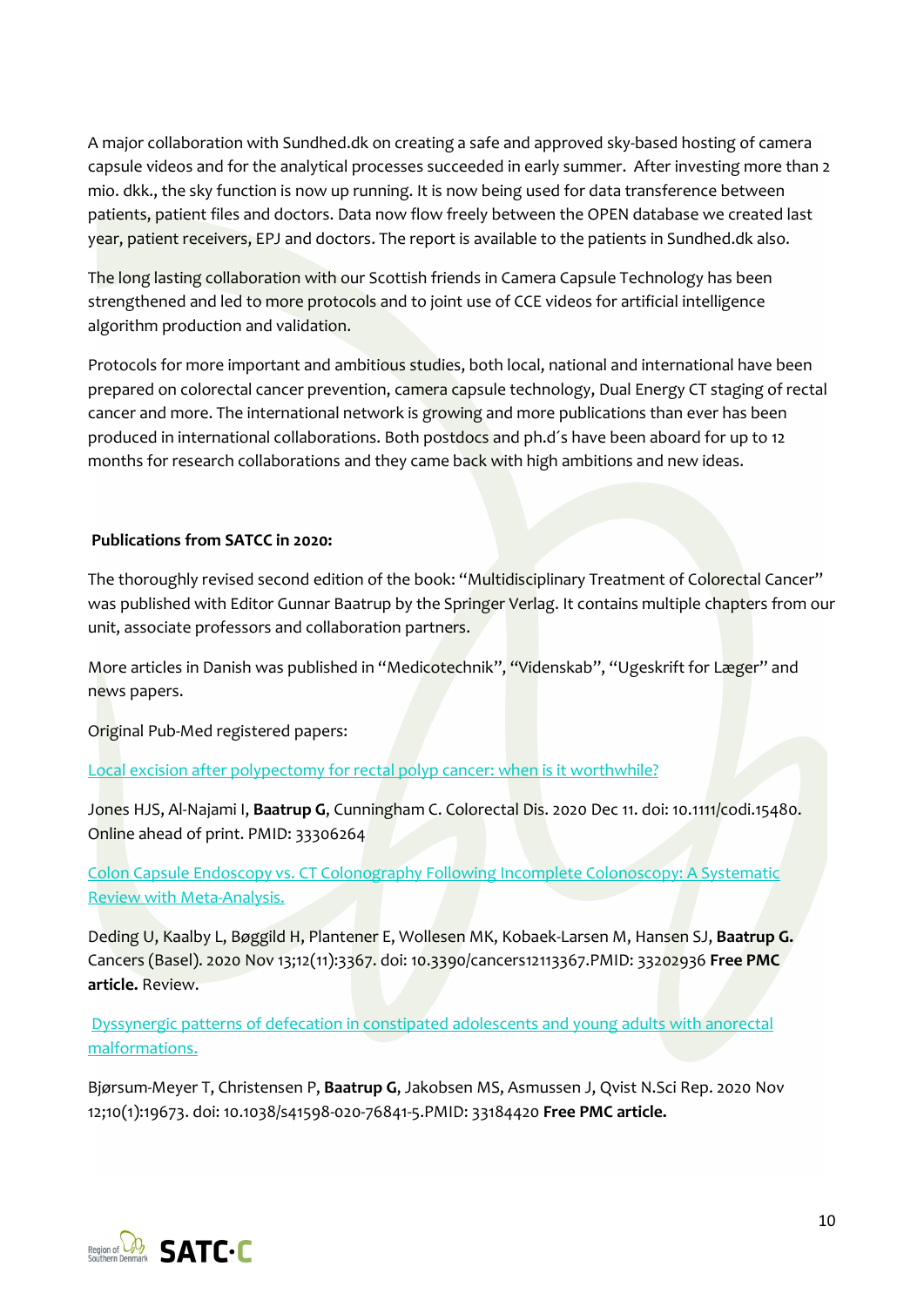[Magnetic resonance imaging of the anal sphincter and spine in patients with anorectal malformations](https://pubmed.ncbi.nlm.nih.gov/33141917/)  [after posterior sagittal anorectoplasty: a late follow-up cross-sectional study.](https://pubmed.ncbi.nlm.nih.gov/33141917/)

Bjørsum-Meyer T, Christensen P, **Baatrup G**, Jakobsen MS, Asmussen J, Qvist N.Pediatr Surg Int. 2021 Jan;37(1):85-91. doi: 10.1007/s00383-020-04774-1. Epub 2020 Nov 3.PMID: 33141917

[Diagnostic accuracy of capsule endoscopy compared with colonoscopy for polyp detection: systematic](https://pubmed.ncbi.nlm.nih.gov/32858753/)  [review and meta-analyses.](https://pubmed.ncbi.nlm.nih.gov/32858753/)

Kjølhede T, Ølholm AM, Kaalby L, Kidholm K, Qvist N, **Baatrup G.**Endoscopy. 2020 Aug 28. doi: 10.1055/a-1249-3938. Online ahead of print.PMID: 32858753

[Colon capsule endoscopy versus CT colonography after incomplete colonoscopy. Application of artificial](https://pubmed.ncbi.nlm.nih.gov/32731841/)  [intelligence algorithms to identify complete colonic investigations.](https://pubmed.ncbi.nlm.nih.gov/32731841/)

Deding U, Herp J, Havshoei AL, Kobaek-Larsen M, Buijs MM, Nadimi ES, **Baatrup G.**United European Gastroenterol J. 2020 Aug;8(7):782-789. doi: 10.1177/2050640620937593.PMID: 32731841 **Free PMC article.**

[Effects of Screening Compliance on Long-Term Reductions in All-Cause and Colorectal Cancer Mortality.](https://pubmed.ncbi.nlm.nih.gov/32634624/)

Shaukat A, Kaalby L, **Baatrup G**, Kronborg O, Duval S, Shyne M, Mandel JS, Church TR.Clin Gastroenterol Hepatol. 2020 Jul 4:S1542-3565(20)30825-9. doi: 10.1016/j.cgh.2020.06.019. Online ahead of print.PMID: 32634624

[Colon capsule endoscopy in colorectal cancer screening: a randomised controlled trial.](https://pubmed.ncbi.nlm.nih.gov/32601101/)

Kaalby L, Deding U, Kobaek-Larsen M, Havshoi AV, Zimmermann-Nielsen E, Thygesen MK, Kroeijer R, Bjørsum-Meyer T, **Baatrup G.**BMJ Open Gastroenterol. 2020 Jun;7(1):e000411. doi: 10.1136/bmjgast-2020- 000411.PMID: 32601101 **Free PMC article.**

[Correlation of anorectal manometry measures to severity of fecal incontinence in patients with](https://pubmed.ncbi.nlm.nih.gov/32265467/)  [anorectal malformations -](https://pubmed.ncbi.nlm.nih.gov/32265467/) a cross-sectional study.

Bjørsum-Meyer T, Christensen P, Jakobsen MS, **Baatrup G**, Qvist N.Sci Rep. 2020 Apr 7;10(1):6016. doi: 10.1038/s41598-020-62908-w.PMID: 32265467 **Free PMC article.**

[Mesorectal radiotherapy for early stage rectal cancer: A novel target volume.](https://pubmed.ncbi.nlm.nih.gov/32099912/)

Peters FP, Teo MTW, Appelt AL, Bach S, **Baatrup G**, de Wilt JHW, Jensenius Kronborg C, Garm Spindler KL, Marijnen CAM, Sebag-Montefiore D.Clin Transl Radiat Oncol. 2020 Feb 4;21:104-111. doi: 10.1016/j.ctro.2020.02.001. eCollection 2020 Mar.PMID: 32099912 **Free PMC article.**

[Carrot Intake and Risk of Colorectal Cancer: A Prospective Cohort Study of 57,053 Danes.](https://pubmed.ncbi.nlm.nih.gov/32012660/)

Deding U, **Baatrup G**, Christensen LP, Kobaek-Larsen M.Nutrients. 2020 Jan 27;12(2):332. doi: 10.3390/nu12020332.PMID: 32012660 **Free PMC article.**

[Quality of life after rectal-preserving treatment of rectal cancer.](https://pubmed.ncbi.nlm.nih.gov/32773139/)